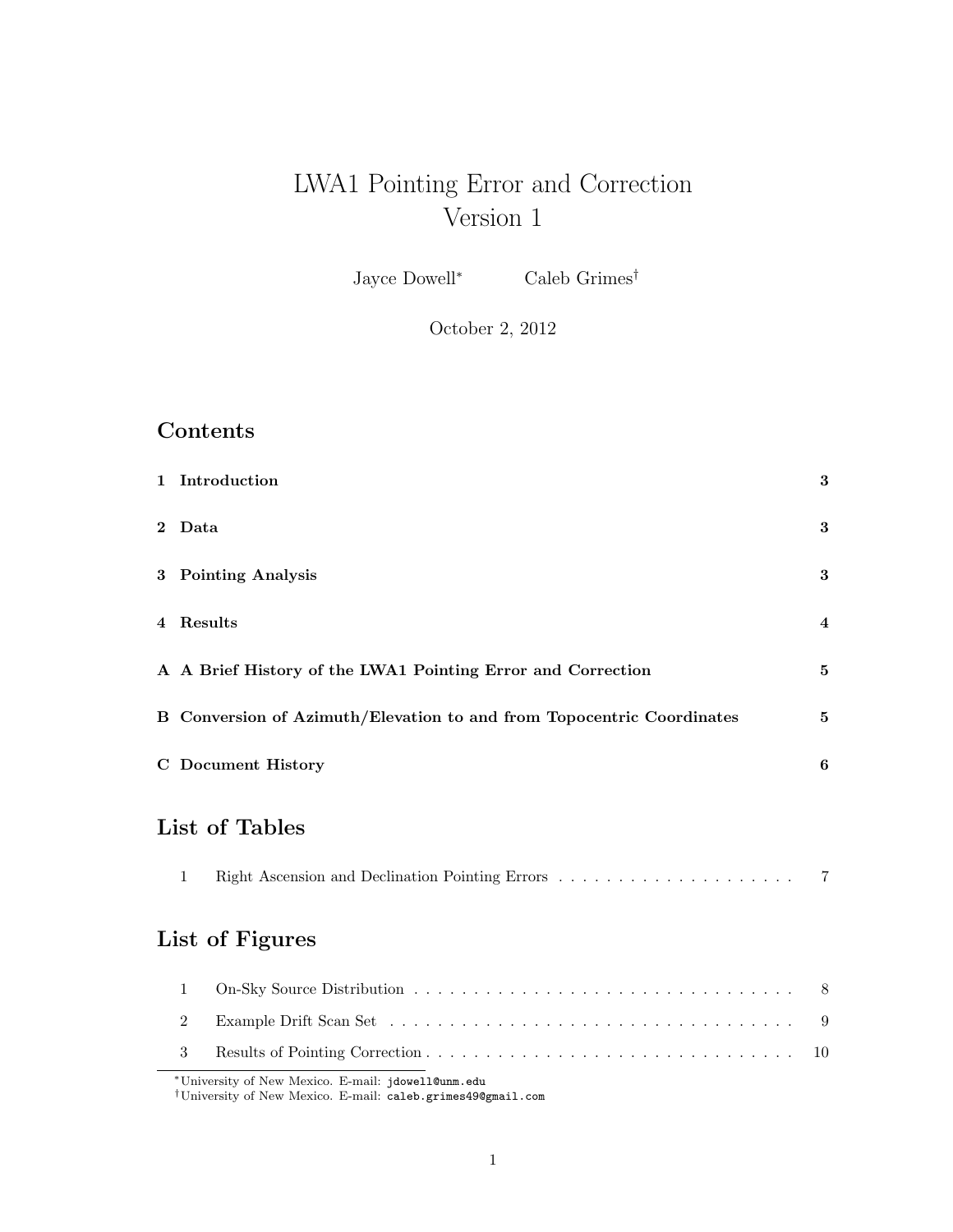|--|--|--|--|--|--|--|--|--|--|--|--|--|--|--|--|--|--|--|--|--|--|--|--|--|--|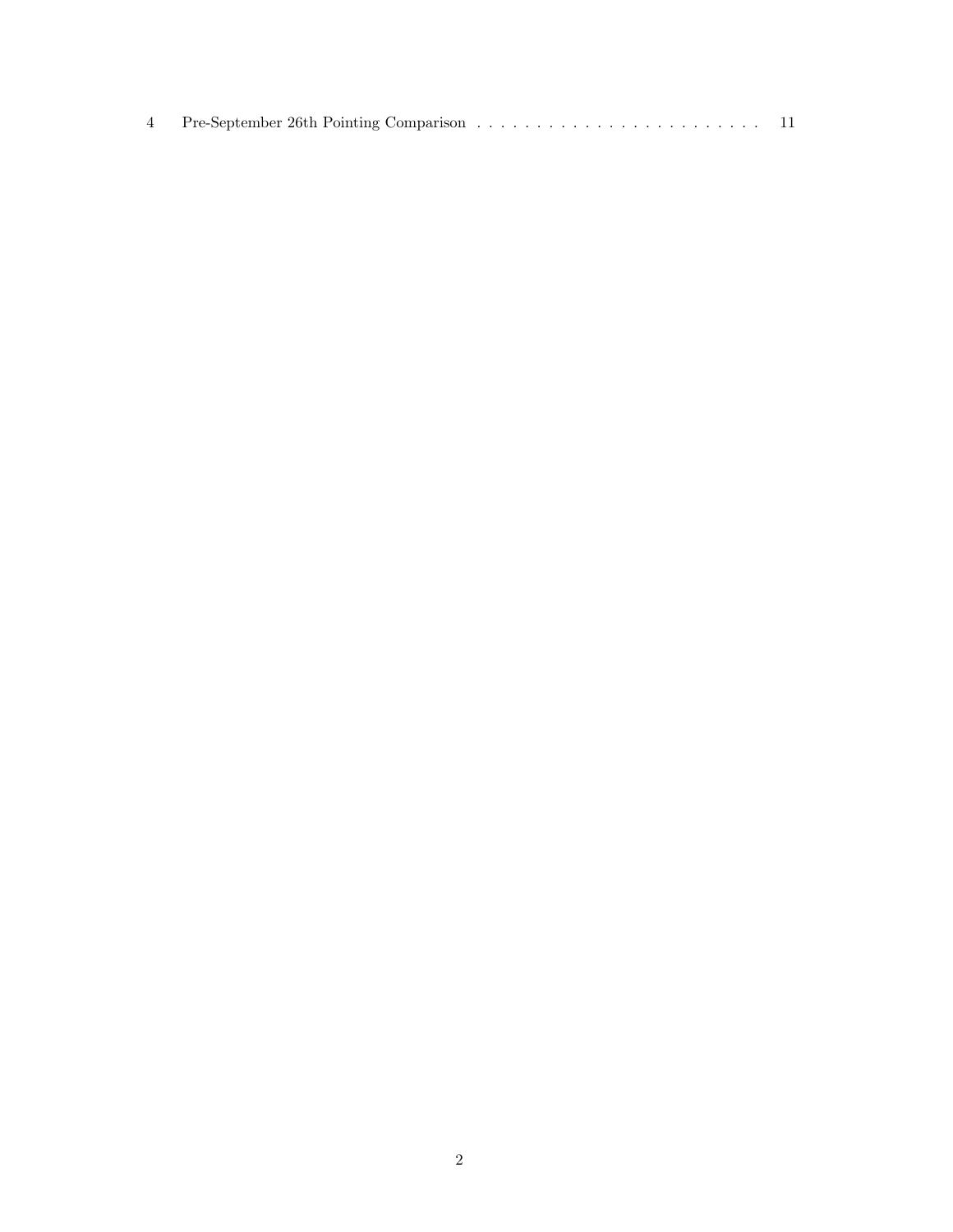### 1 Introduction

This memo documents the LWA1 pointing error and the correction applied to minimize this error. Although the correction presented in this memo is effective at minimizing the error, the source of the error is still unknown. This memo is structured as follows: Section 2 lists the observations taken in order to determine the pointing error and §3 presents the analysis method. The results of the analysis, including the best-fit correction, are given in §4. Finally, a brief history of the pointing error and corrections for it are provided in Appendix A.

### 2 Data

The data used to determine the pointing correction were collected between September 14th and 23rd, 2012. The data consist of 27 drift scan sets of Cas A, Cyg A, Tau A, and Vir A at elevations greater than ∼45 degrees. The positions of each of the sources where the pointing errors were found is shown on the sky in Figure 1. Each drift scan set is comprised of three one-hour beam former observations: one centered on the source, one offset from the source by one degree to the south, and one offset from the source by one degree to the north<sup>1</sup>. For all beam former observations, the tunings were set to 38 and 74 MHz and a bandwidth of 19.6 MS/s was used. The observations were recorded using the data recorder spectrometer mode with 32 channels and ∼10 ms integration times. It should be noted that only the 74 MHz data was used to determine the pointing error due to the higher angular resolution at this frequency.

After collecting the data, the pointing error for each drift scan set was determined. First, the time when the source transits the beam was determined by fitting a Gaussian to the power associated with the inner 50% of the bandpass as a function of time. This provides the time of transit, the peak power for the beam, and an estimate of the full width at half power for the beam. The observed beam transit time was then differenced from the expected transit time for the source to determine the right ascension error. The observation within the set with the highest peak power was adopted as the best measurement of this error. The declination error was determined in a similar fashion, i.e., by fitting a Gaussian to the peak power measurments as a function of declination offset. Since each drift scan set contains only three data points, the full width at half power from the right ascension fits was used to increase the number of free parameters in the fit. An example of the spectrometer data and the above procedure for one Cyg A set is shown in Figure 2. The results of the right ascension and declination error determinations for all sources are listed in Table 1.

### 3 Pointing Analysis

#### 3.1 Mathematical Background

Once the right ascension and declination errors were determined for all sources, the errors were fit to find the best pointing correction. The resulting pointing correction is implemented within the monitor and control software (MCS) as a rotation about an axis with three parameters:  $\theta$ ,  $\phi$ , and  $\psi$ .  $\theta$  and  $\phi$  define the orientation of the rotation axis with  $\theta$  and  $\phi$  being related back to azimuth and elevation via:

$$
azimuth = 90^{\circ} - \theta; elevation = 90^{\circ} - \phi.
$$
 (1)

<sup>&</sup>lt;sup>1</sup>After calculating a rough pointing correction, the beam positions were optimized to better cover the source. For most sources the optimized declination offsets were  $+0, +1,$  and  $+2$  degrees.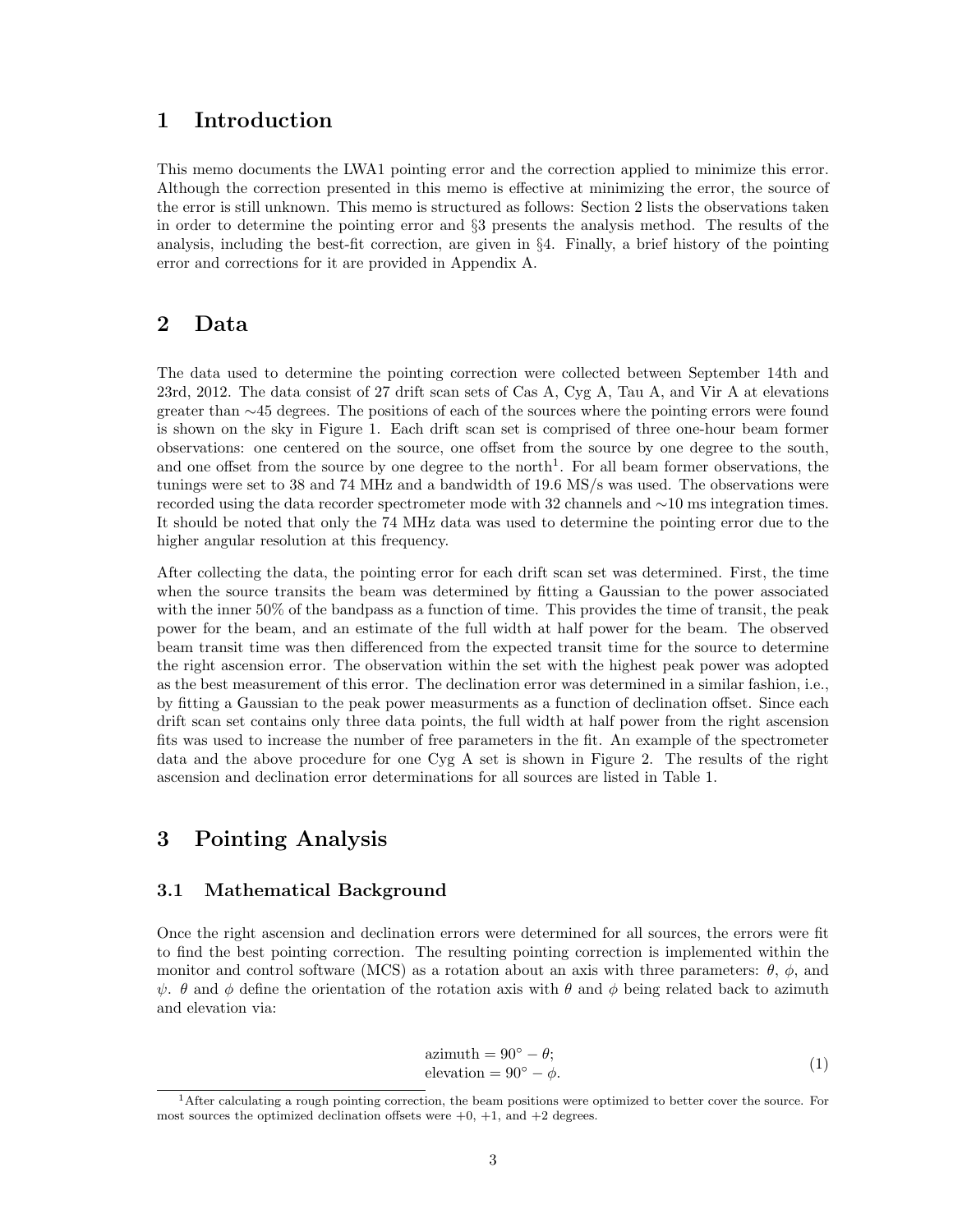The final parameter,  $\psi$ , defines the amount of rotation about this axis following the right hand rule. The rotation matrix<sup>2</sup>,  $\mathbb{R}$ , is defined as:

$$
\mathbb{R} = \mathbb{I}\cos\psi + [\vec{u}]_x \sin\psi + (\vec{u} \otimes \vec{u}) (1 - \cos\psi),\tag{2}
$$

where  $\mathbb I$  is the identity matrix,  $\vec u$  is the rotation axis defined as:

$$
\vec{u} = \begin{bmatrix} u_x \\ u_y \\ u_z \end{bmatrix} = \begin{bmatrix} \cos\phi\sin\theta \\ \sin\phi\cos\theta \\ \cos\theta \end{bmatrix},
$$
\n(3)

 $[\vec{u}]_x$  is the cross-product matrix of  $\vec{u}$ , and  $\vec{u} \otimes \vec{u}$  is the tensor product of  $\vec{u}$  with itself. The rotation matrix is applied to the topocentric coordinates for the specified pointing,  $\vec{c}$ , to yield the topocentric coordinate of the corrected pointing,  $\dot{b}$ , through:

$$
\vec{b} = \mathbb{R}\vec{c}.\tag{4}
$$

See Appendix B for a discusion about how to convert azimuth/elevation coordinates to and from topocentric coordinates.

#### 3.2 Fitting

The fitting routine uses a brute-force approach to find the best-fit rotation axis. Possible rotation axis are searched in one degree increments for  $\theta$  and  $\phi$  and in 0.2 degree increments for  $\psi$ . The parameter minimized during the fitting is the square root of the mean squared (RMS) error. After the minimum RMS error is found with the coarse search described previously, a finer search is performed around the best-fit rotation axis. This finer search examined a range of  $\pm 5$  degrees in  $\theta$ and  $\phi$ , and  $\pm 1$  degree in  $\psi$  around the coarse search solution at a resolution of 0.1 degrees.

### 4 Results

Using pointing errors listed in Table 1 and the procedure outlined in §3, the best-fit rotation axis was determined to be:

$$
\theta = 64.9^{\circ};
$$
  
\n
$$
\phi = 127.4^{\circ};
$$
  
\n
$$
\psi = 1.9^{\circ}.
$$

This corresponds to an axis approximately 25 degrees above the northwest horizon (azimuth of ∼323 degrees). Figure 3 compares the total pointing error from Table 1 with the results of applying the above correction. Before the correction, the mean pointing error was 1.74 degrees. After correction, the mean pointing error is reduced to 0.15 degrees. The post-correction pointing errors also do not show a strong correlation with elevation, indicating that the best-fit rotation should be applicable to a wide range of elevations. For reference, the best-fit line to the residual pointing error as a function of elevation has a slope of about -0.06 degrees of error per degree of elevation.

<sup>&</sup>lt;sup>2</sup>For more information about the rotation matrix, see http://en.wikipedia.org/wiki/Rotation matrix and references therein.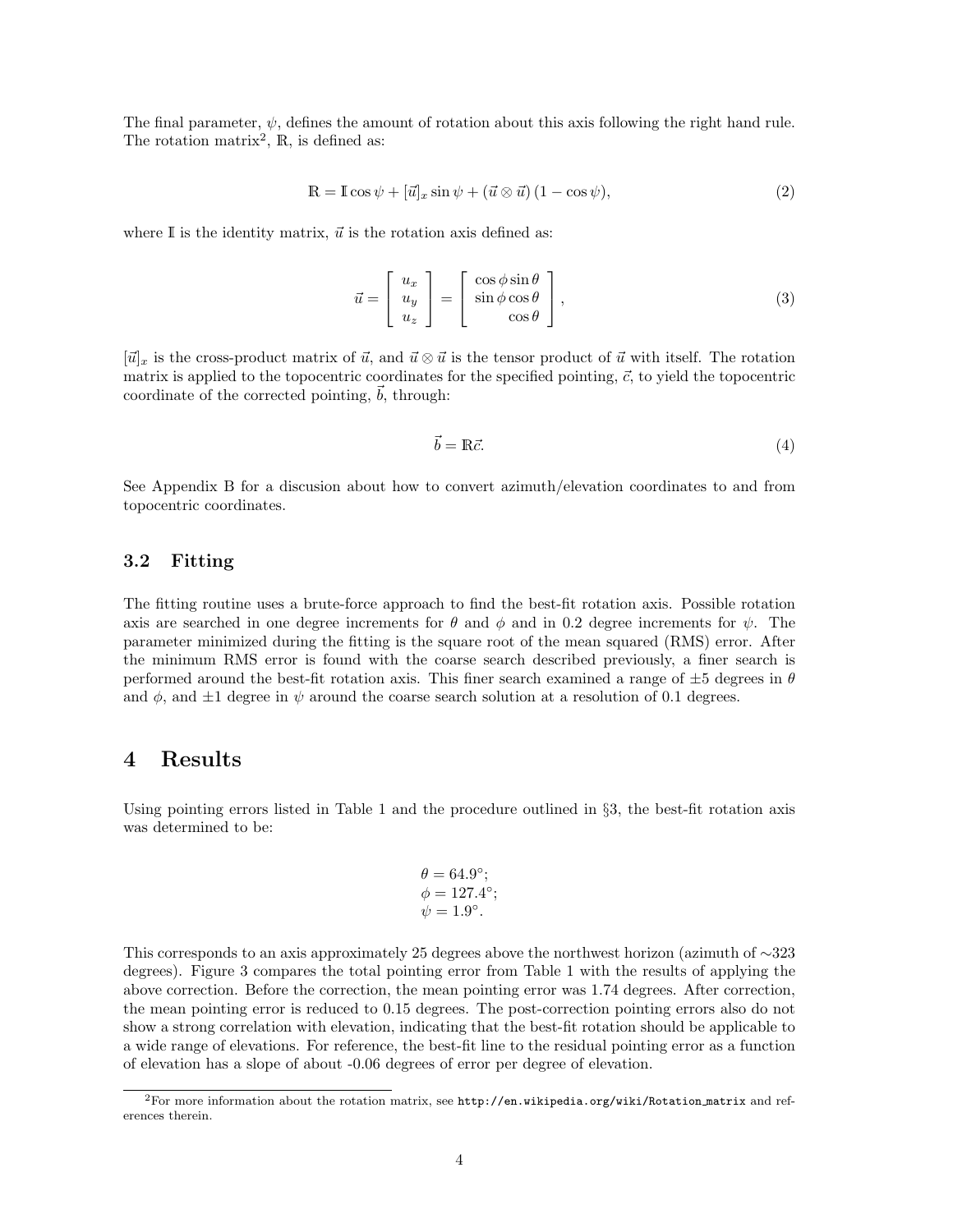## A A Brief History of the LWA1 Pointing Error and Correction

- March 19, 2012 First indications of a pointing error reported in beam former data by Steve Ellingson.
- Late March to early April, 2012 RA and dec. corrections manually applied to SDFs by the LWA1 operators.
- April 4, 2012 LWA1 operators begin using the shift SDF. py utility to apply a RA and dec. correction to SDFs before running. The correction is -7 minutes in RA and +1 degree in declination.
- April 10, 2012 Jake Hartman measures the pointing error in the PASI images and quantifies the error as a rotation about an axis.
- July 12, 2012 Patch applied to MCS to automatically apply a pointing correction based on a rotation about an axis. The initial correction applied is based off the PASI images.
- July 17, 2012 The PASI-based correction appears to overshoot the declination correction by 1 degree and undershoot the RA correction by 4 minutes based on a transit observation of Cyg A.
- August 7, 2012 Re-calibration of the delays based on observations of the Sun during a solar burst applied to the SSMIF.
- August 9, 2012 New pointing correction applied to the SSMIF based on a single fit to the transit of Cyg A.
- August 20, 2012 Campaign started to observe Cas A, Cyg A, Tau A, and Vir A to better determine the pointing correction.
- August 29, 2012 New pointing correction based on the new data found and applied to the SSMIF.
- September 1, 2012 Observations at transit for Cyg A, Cas A, and Tau A show the new correction to be working at least for transiting sources at low zenith angles near the meridian.
- September 14, 2012 A more systematic campaign started to observe Cas A, Cyg A, Tau A, and Vir A to better determine the pointing correction. This campaign will address the sky coverage limitations of the previous campaign.
- September 24, 2012 New pointing correction determined and applied to the SSMIF. A long track of Cyg A was started to verify the pointing correction. The long track indicated poor pointing away from transit.
- September 26, 2012 The MCS pointing correction calculation appears to have two typographical errors leading to the correction applied to SDFs to be in error (see Figure 4). These were corrected and a new long track of Cyg A was obtained. The new track shows the pointing correction to be working.

# B Conversion of Azimuth/Elevation to and from Topocentric **Coordinates**

In order for the rotation matrix listed in Equation 2 to be applied, azimuth and elevation coordinates for the pointing need to be converted to topocentric coordinates. The topocentric coordinates are defined with the positive x-axis pointing east and the positive z-axis pointing toward zenith. For a given azimuth,  $az$ , and elevation,  $el$ , the corresponding topocentric coordinates,  $\vec{c}$ , are given by: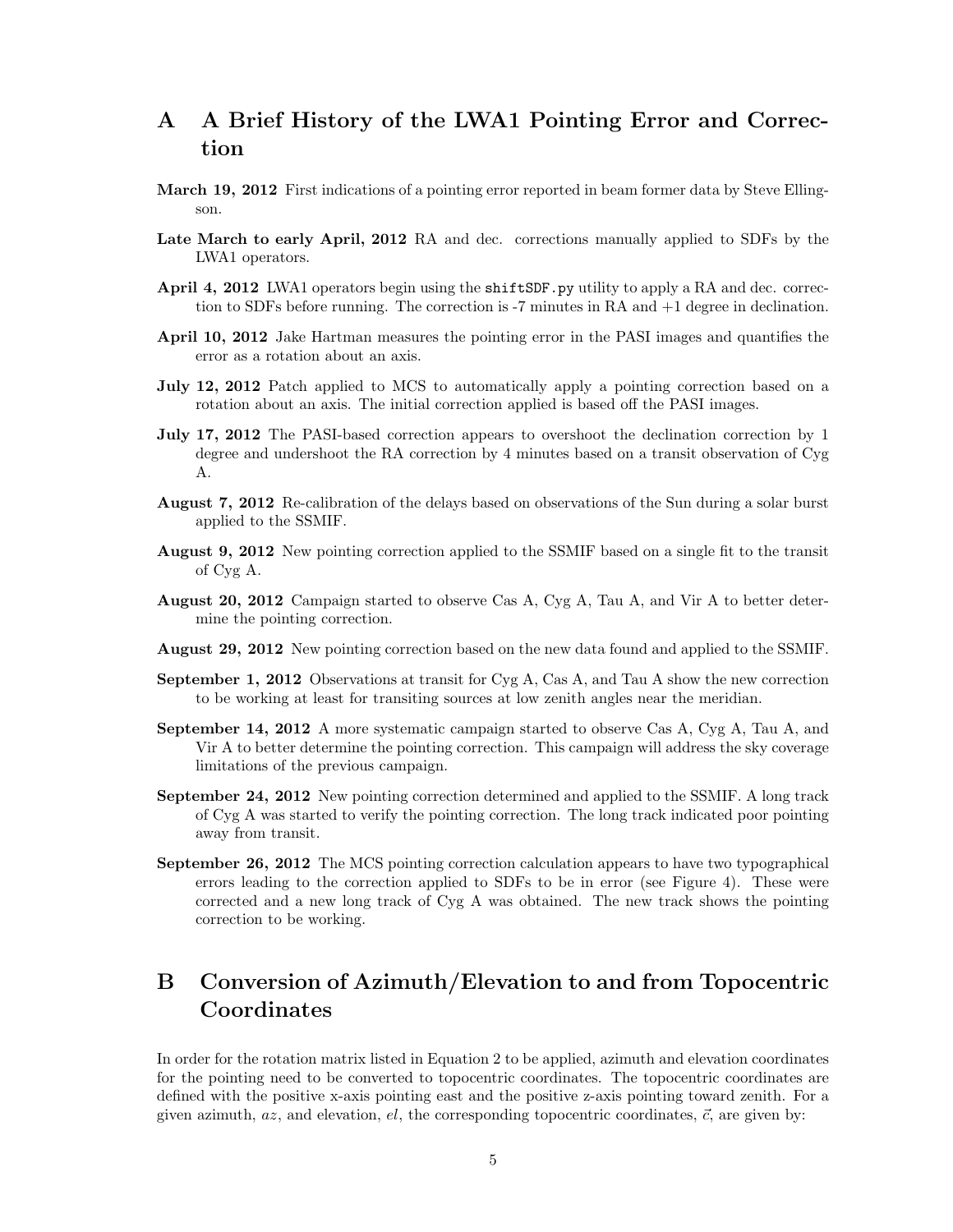$$
\vec{c} = \begin{bmatrix} c_x \\ c_y \\ c_z \end{bmatrix} = \begin{bmatrix} \cos(90^\circ - az)\sin(90^\circ - el) \\ \sin(90^\circ - az)\cos(90^\circ - el) \\ \cos(90^\circ - az) \end{bmatrix} . \tag{5}
$$

After the rotation matrix has be applied according to Equation 4, the resulting topocentric coordinates can be converted back to azimuth and elevation values using:

$$
az = 90^{\circ} - \arctan\left(\frac{c_y}{c_x}\right);
$$
  
\n
$$
el = 90^{\circ} - \arccos c_z.
$$
\n(6)

# C Document History

• Version 1 (October 2, 2012)

– Initial version.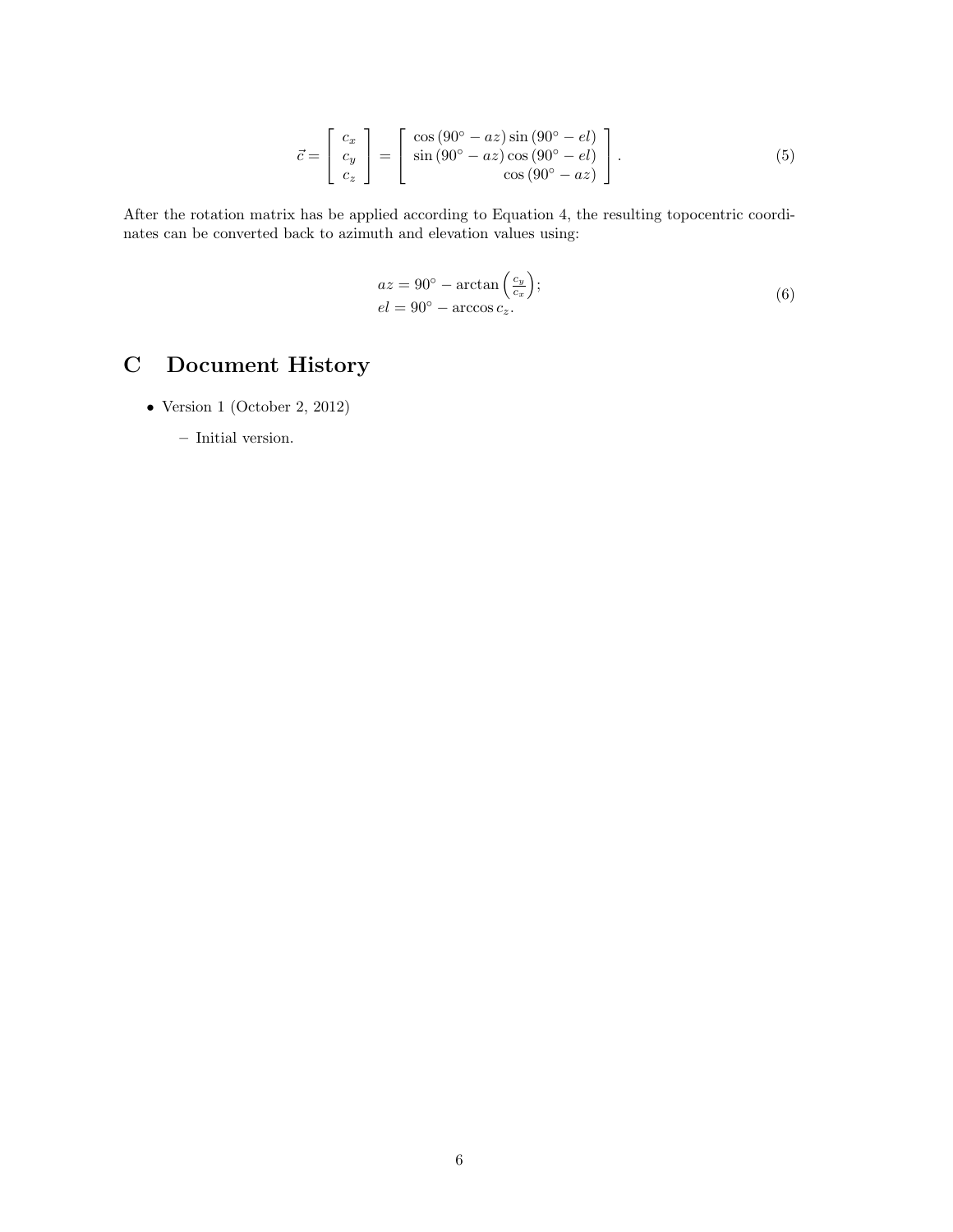| Source Name        | UTC Observation Time   | Azimuth     | Elevation   | RA Error     | Dec. Error  |
|--------------------|------------------------|-------------|-------------|--------------|-------------|
|                    | [YYYY/MM/DD HH:SS:SS]  | [D:MM.SS.S] | [D:MM:SS.S] | [H:MM:SS.SS] | [D:MM:SS.S] |
| CygA               | 2012/09/14 01:08:30    | 66:04:37.3  | 60:02:39.4  | 0:09:21.00   | 0:47:24.0   |
| CygA               | 2012/09/14 03:36:21    | 0:00:48.5   | 83:17:40.5  | 0:06:24.00   | 1:00:00.0   |
| TauA               | 2012/09/14 11:05:00    | 105:22:59.0 | 59:57:35.1  | 0:07:12.00   | 1:00:00.0   |
| TauA               | 2012/09/14 13:10:09    | 179:59:07.3 | 77:57:04.9  | 0:06:00.00   | 1:00:00.0   |
| CygA               | 2012/09/15 00:38:00    | 65:52:28.3  | 55:00:11.1  | 0:10:21.00   | 0:34:12.0   |
| CygA               | 2012/09/15 01:57:30    | 63:25:36.1  | 70:01:22.8  | 0:09:18.00   | 0:49:48.0   |
| CygA               | $2012/09/15\ 03:32:25$ | 0:00:55.6   | 83:17:40.4  | 0:06:21.00   | 1:00:00.0   |
| CasA               | 2012/09/15 06:56:01    | 0:00:18.3   | 65:11:06.4  | 0:07:39.00   | 0:54:00.0   |
| $\rm CasA$         | 2012/09/15 08:37:30    | 333:37:56.1 | 60:01:01.4  | 0:04:56.00   | 0:50:24.0   |
| TauA               | 2012/09/15 11:26:43    | 112:17:25.5 | 65:00:07.5  | 0:07:13.00   | 0:51:36.0   |
| TauA               | 2012/09/15 13:06:13    | 179:58:59.0 | 77:57:04.9  | 0:06:02.00   | 1:00:00.0   |
| VirA               | 2012/09/15 17:07:55    | 108:10:25.4 | 44:59:49.4  | 0:06:55.00   | 0:32:24.0   |
| VirA               | 2012/09/15 18:30:30    | 130:57:50.6 | 59:58:59.9  | 0:06:49.00   | 0:50:24.0   |
| VirA               | 2012/09/15 20:01:04    | 179:53:11.4 | 68:15:07.0  | 0:06:12.00   | 1:03:00.0   |
| $\text{Cas}\Delta$ | 2012/09/19 06:40:18    | 0:00:06.9   | 65:11:05.2  | 0:07:37.00   | 1:06:00.0   |
| TauA               | 2012/09/19 10:45:30    | 105:25:11.8 | 59:59:27.7  | 0:07:28.00   | 0:48:00.0   |
| TauA               | 2012/09/19 12:50:30    | 179:59:32.6 | 77:57:04.9  | 0:05:51.00   | 1:00:00.0   |
| VirA               | 2012/09/19 17:15:00    | 113:11:13.8 | 49:25:43.7  | 0:07:07.00   | 0:37:48.0   |
| VirA               | 2012/09/19 18:30:00    | 137:05:20.4 | 62:15:29.9  | 0:06:36.00   | 0:55:12.0   |
| VirA               | 2012/09/19 19:45:30    | 179:59:33.0 | 68:15:06.8  | 0:05:46.00   | 1:00:00.0   |
| VirA               | 2012/09/22 21:34:05    | 238:53:14.2 | 55:00:04.9  | 0:06:16.00   | 1:16:12.0   |
| CygA               | 2012/09/23 00:37:00    | 66:02:42.8  | 60:46:56.7  | 0:09:31.00   | 0:43:48.0   |
| CygA               | 2012/09/23 03:35:00    | 317:14:08.7 | 80:28:36.0  | 0:05:47.00   | 1:00:36.0   |
| $\rm CasA$         | 2012/09/23 04:43:00    | 26:23:13.6  | 60:00:22.3  | 0:10:56.00   | 0:53:24.0   |
| CygA               | 2012/09/23 05:50:00    | 294:02:02.1 | 56:01:33.5  | 0:07:10.00   | 1:09:00.0   |
| TauA               | 2012/09/23 14:14:20    | 247:43:14.7 | 64:59:42.3  | 0:05:34.00   | 1:05:24.0   |
| VirA               | 2012/09/23 21:00:00    | 228:50:18.8 | 60:03:53.9  | 0:05:24.00   | 1:09:36.0   |

Table 1: List of Drift Scan Sets Used to Determine the Pointing Errors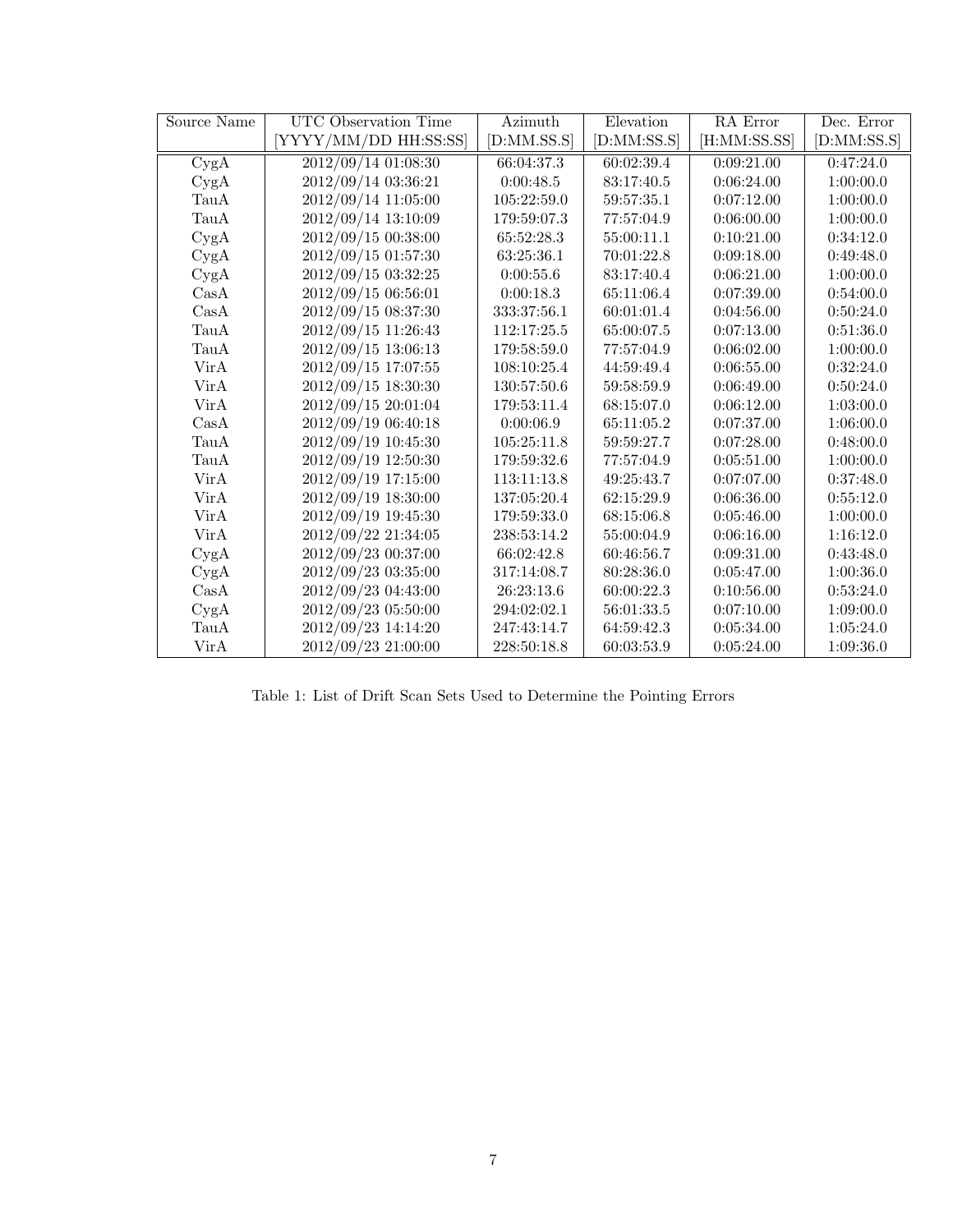

Figure 1: On-sky distribution for the sources listed in Table 1. North is up and east is to the left. Lines of constant elevation are marked by dotted lines at  $20^{\circ}$ ,  $40^{\circ}$ ,  $60^{\circ}$ , and  $80^{\circ}$ .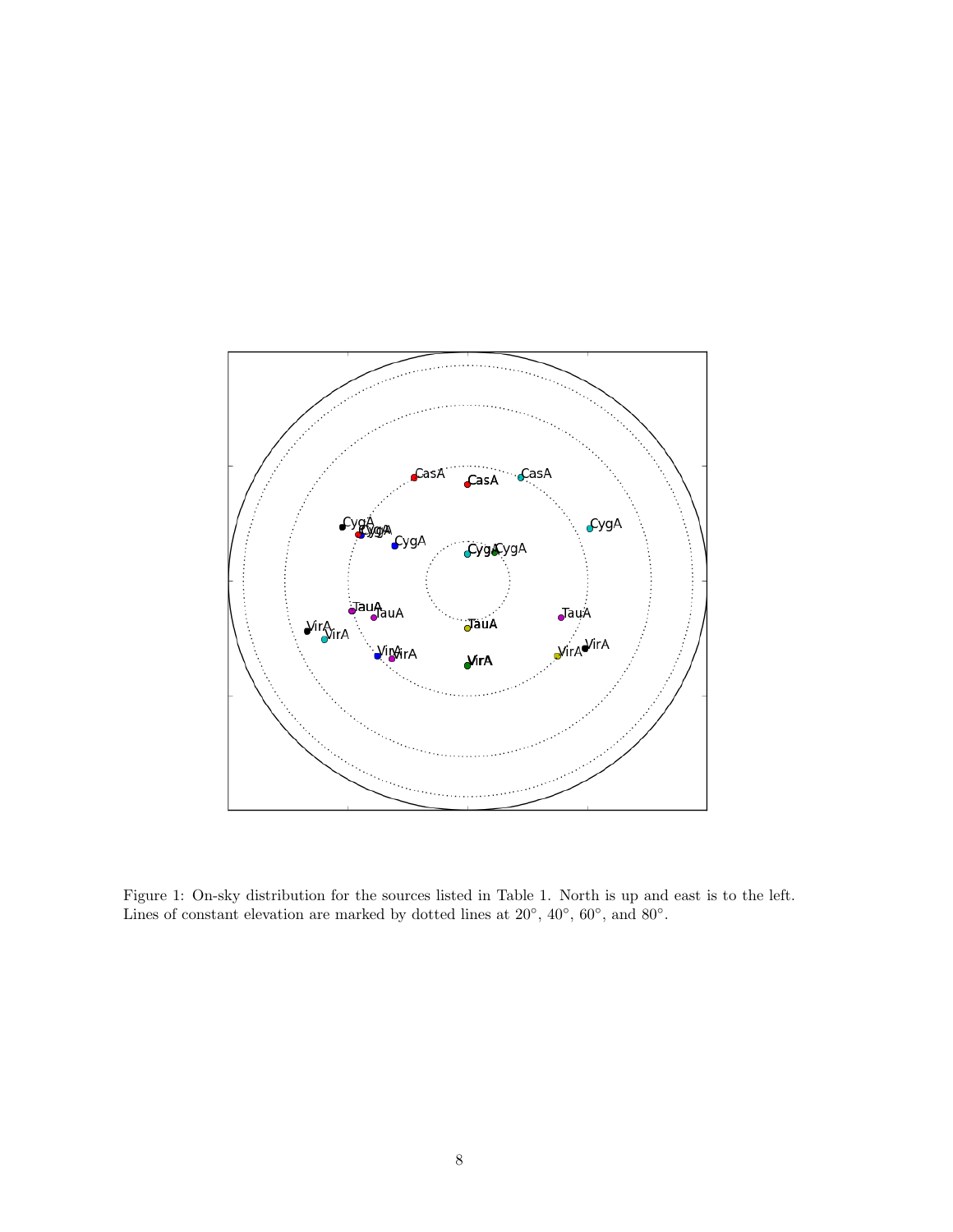

Figure 2: Plot of the spectrometer data collected for the Cyg A run on September 23, 2012. The x-axis is in UTC time while the y-axis is in linear power. The three beams are at declination offsets of  $+0^{\circ}$  (beam  $\#2$ ; blue),  $+1^{\circ}$  (beam  $\#3$ ; green), and  $+2^{\circ}$  (beam  $\#4$ ; red). The best-fit Gaussians for each beams are plotted as dashed lines while the beam transit times determined from the Gaussian fits are plotted as dotted lines. For this data, the error in RA is ∼5 minutes and the error in declination is  $\sim$ 1°.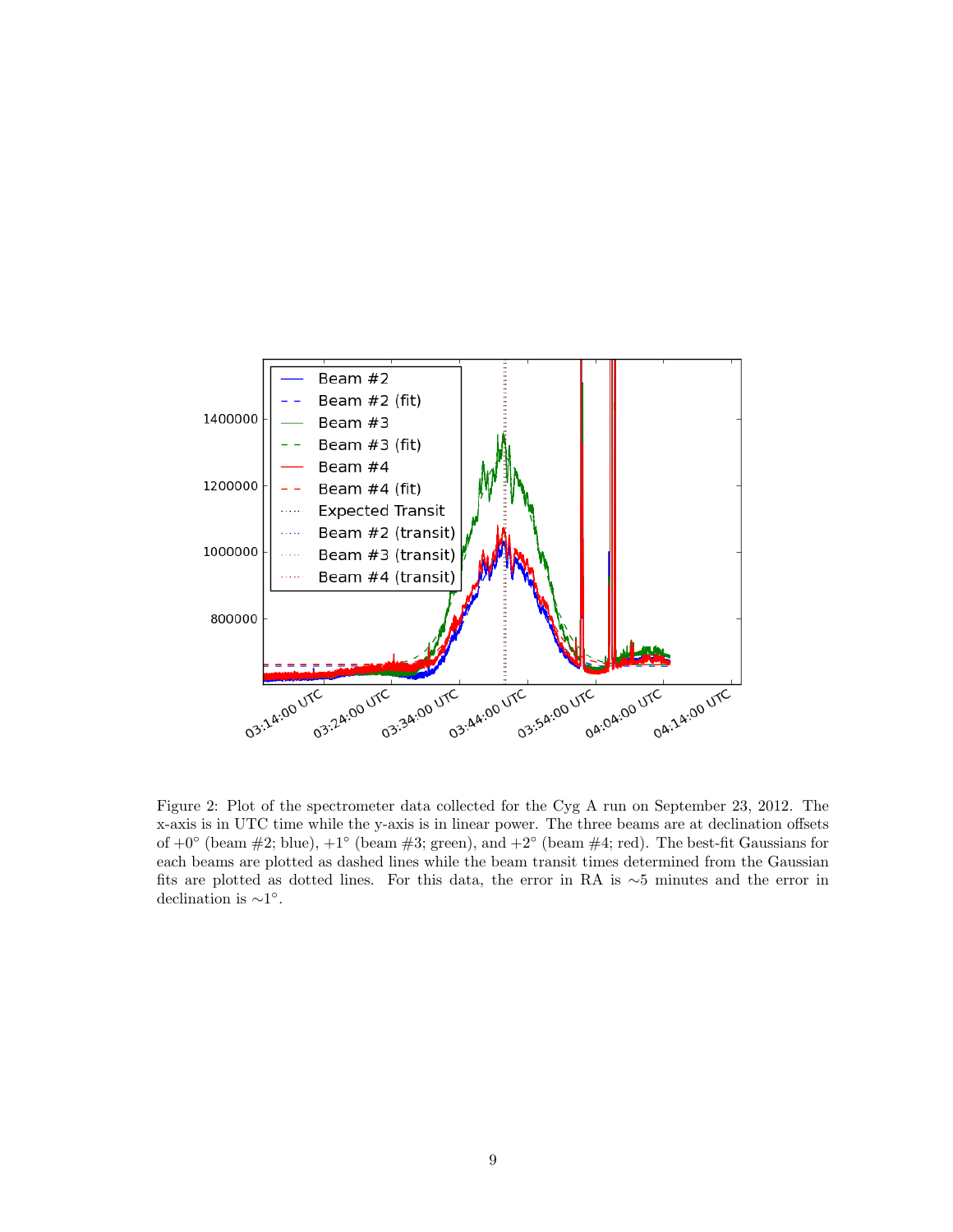

Figure 3: Comparison between the raw pointing offsets (top panel) and the corrected pointing offsets (bottom panel). The source associated with each data point is listed to the upper right. Before correction the mean pointing error is ∼1.7◦and the mean error is ∼0.2◦after correction.